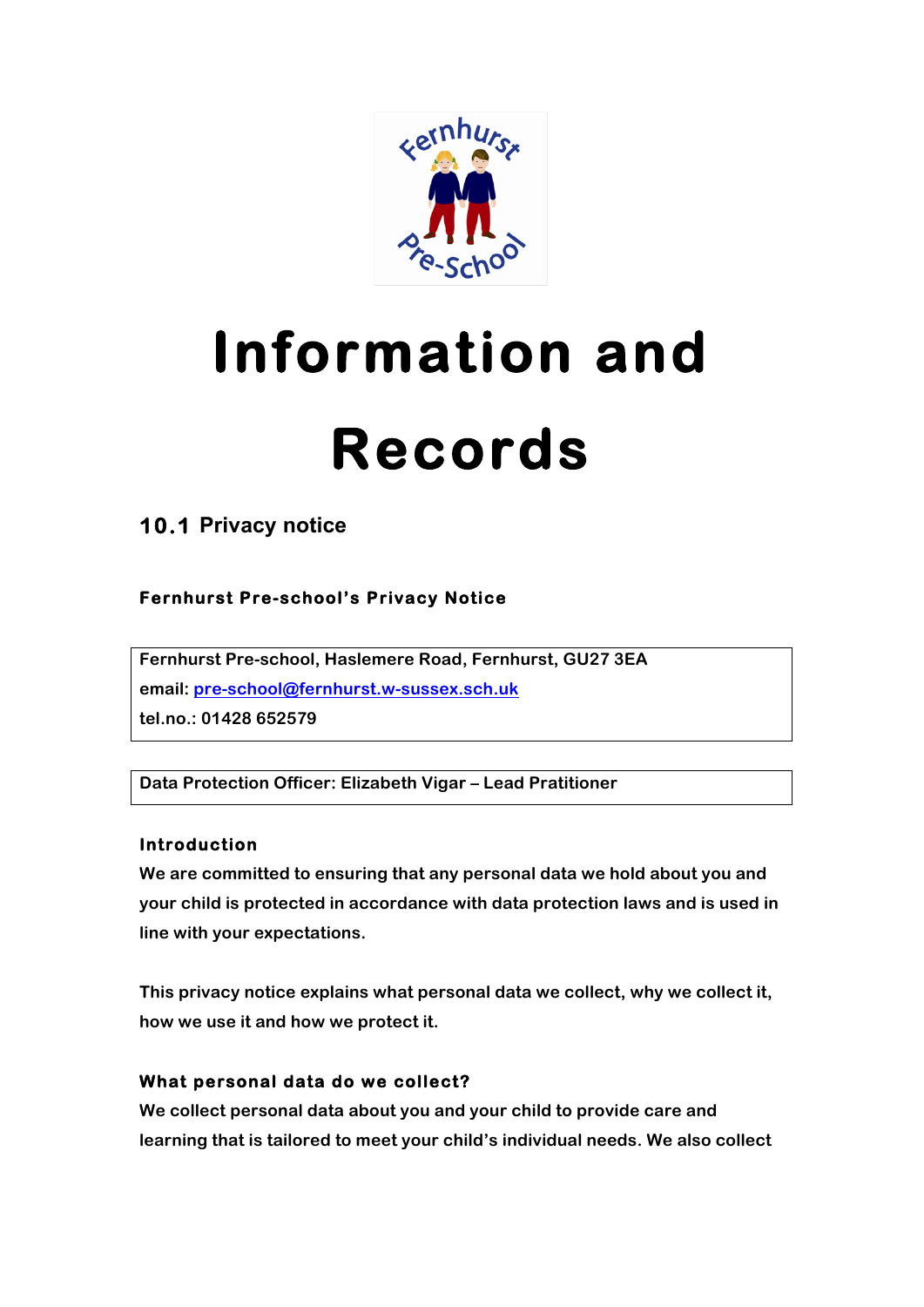**information in order to verify your eligibility for funded childcare as applicable.**

**Personal details that we collect about your child include:**

§ **your child's name, date of birth, address, health and medical needs, development needs, and any special educational needs**

**Where applicable we will obtain child protection plans from social care and health care plans from health professionals.**

**We will also ask for information about who has parental responsibility for your child and any court orders pertaining to your child.**

**Personal details that we collect about you include:**

■ your name, home and work address, phone numbers, emergency contact **details, and family details** 

**This information will be collected from you directly in the registration form.**

**If you apply for up to 30 hours funded childcare, we will also collect:**

■ your national insurance number or unique taxpayer reference (UTR), if **you're self-employed. We may also collect information regarding benefits and family credits that you are in receipt of.**

## **Why we collect this information and the legal basis for handling your data**

**We use personal data about you and your child in order to provide childcare services and fulfil the contractual arrangement you have entered into. This includes using your data to:**

- **contact you in case of an emergency**
- to support your child's wellbeing and development
- to manage any special educational, health or medical needs of your child **whilst at our setting**
- to carry out regular assessment of your child's progress and to identify **any areas of concern**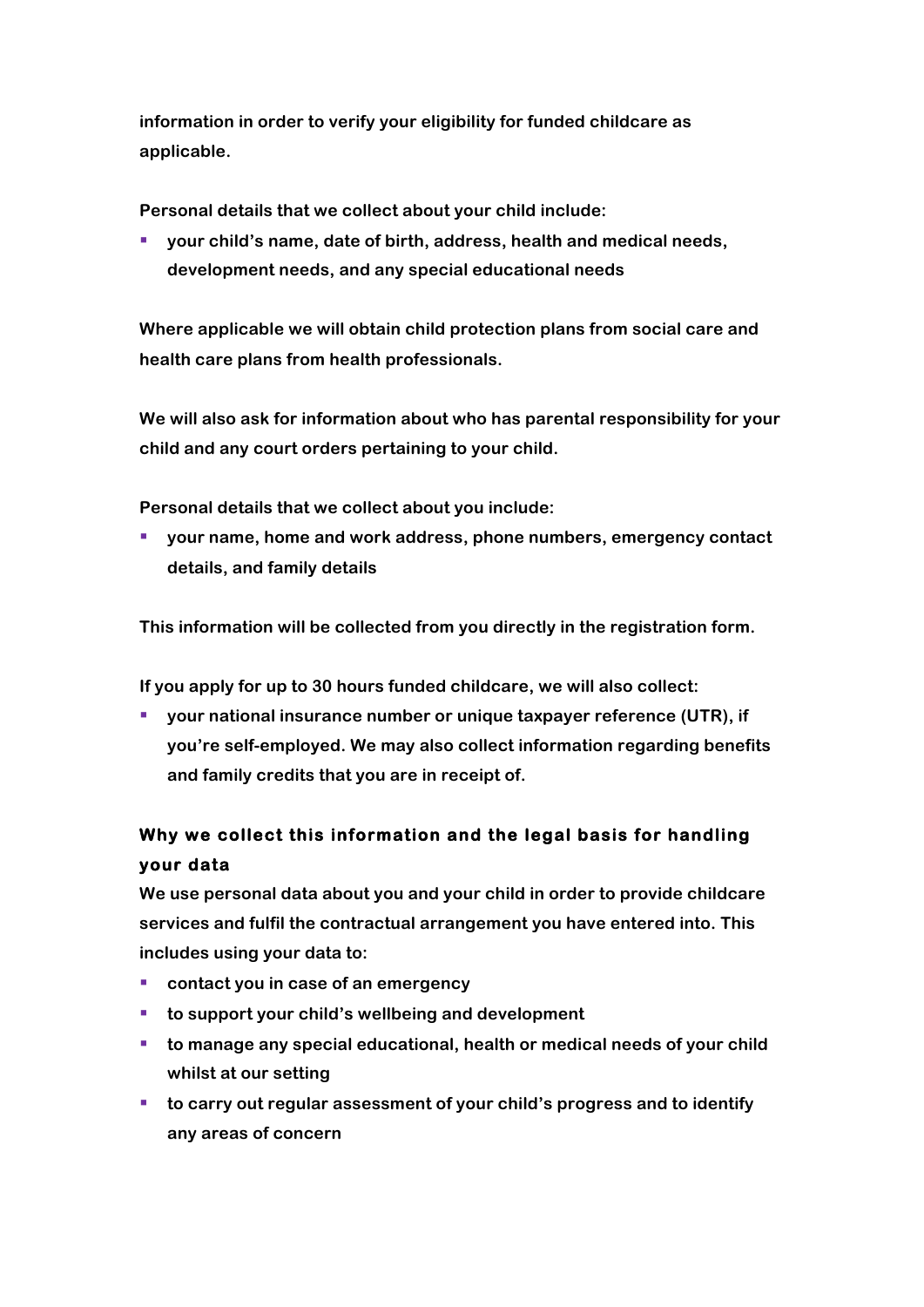- § **to maintain contact with you about your child's progress and respond to any questions you may have**
- **to process your claim for up to 30 hours funded childcare**
- § **to keep you updated with information about our service**

**With your consent, we will also record your child's activities for their individual learning record. This may include photographs and videos. You will have the opportunity to withdraw your consent at any time, for images taken by confirming so in writing.**

**We have a legal obligation to process safeguarding related data about your child should we have concerns about their welfare. We also have a legal obligation to transfer records and certain information about your child to the school that your child will be attending (see Transfer of Records policy).**

#### **Who we share your data with**

**In order for us to deliver childcare services we will also share your data as required with the following categories of recipients:**

- § **Ofsted – during an inspection or following a complaint about our service**
- banking services to process direct debit payments
- the Local Authority (where you claim up to 30 hours funded childcare as **applicable)**
- the government's eligibility checker (as above)
- our insurance underwriter (if applicable)
- our setting software management provider (if applicable)
- the school that your child will be attending

**We will also share your data if:**

- we are legally required to do so, for example, by law, by a court or the **Charity Commission;**
- to enforce or apply the terms and conditions of your contract with us;
- **to protect your child and other children; for example by sharing information with social care or the police;**
- **it is necessary to protect our or others rights, property or safety**
- we transfer the management of the setting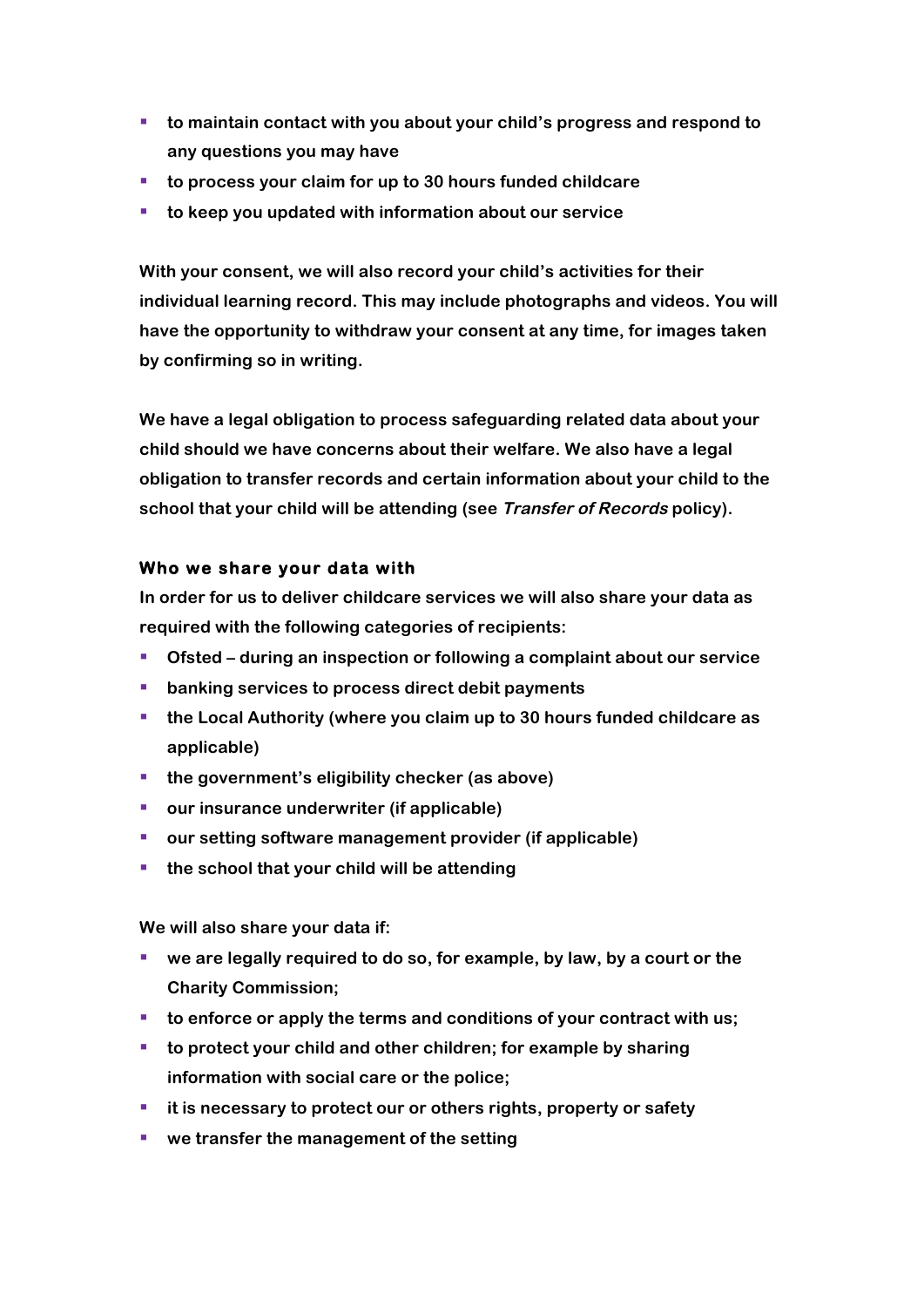**We will never share your data with any other organisation to use for their own purposes** 

#### **How do we protect your data?**

**We protect unauthorised access to your personal data and prevent it from being lost, accidentally destroyed, misused, or disclosed by:**

**locking all data in a secure filing cabinet or cupboard on the pre-school premises.** 

#### **How long do we retain your data?**

**We retain your child's personal data for up to 3 years after your child no longer uses our setting, or until our next Ofsted inspection after your child leaves our setting. Medication records and accident records are kept for longer according to legal requirements. Your child's learning and development records are maintained by us and handed to you when your child leaves.**

**In some instances (child protection, or other support service referrals) we are obliged to keep your data for longer if it is necessary to comply with legal requirements (see our Children's and Provider Records policies).**

### **Automated decision-making**

**We do not make any decisions about your child based solely on automated decision-making.** 

#### **Your rights with respect to your data**

**You have the right to:**

- **request access, amend or correct your/your child's personal data**
- request that we delete or stop processing your/your child's personal data, **for example where the data is no longer necessary for the purposes of processing; and**
- **request that we transfer your, and your child's personal data to another person**

**If you wish to exercise any of these rights at any time or if you have any questions, comments or concerns about this privacy notice, or how we**